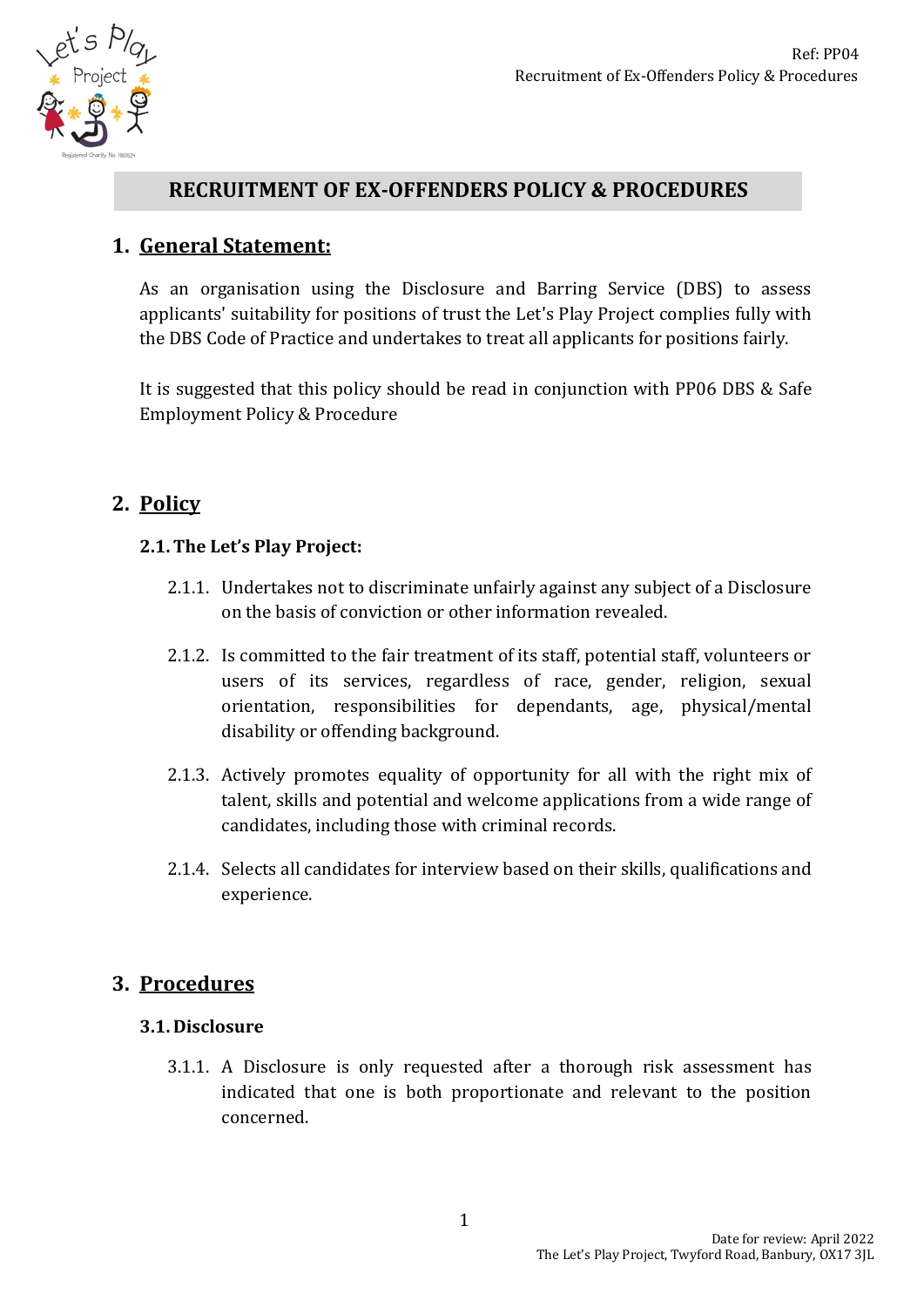

- 3.1.2. For those positions where a Disclosure is required, all application forms, job adverts and recruitment briefs will contain a statement that a Disclosure will be requested in the event of the individual being offered the position.
- 3.1.3. Where a Disclosure is to form part of the recruitment process, all applicants called for interview are encouraged to provide details of their criminal record at an early stage in the application process.
- 3.1.4. The applicant is requested to send this information under separate, confidential cover, to a designated person within the Let's Play Project and is guaranteed that this information will only be seen by those who need to see it as part of the recruitment process.
- 3.1.5. Unless the nature of the position allows the Let's Play Project to ask questions about an applicant's entire criminal record the Let's Play Project only asks about "unspent" convictions as defined in the Rehabilitation of Offenders Act 1974.
- 3.1.6. The Let's Play Project ensures that all those who are involved in the recruitment process have been suitably trained to identify and assess the relevance and circumstances of offences.
- 3.1.7. The Let's Play Project also ensures that staff have received appropriate guidance and training in the relevant legislation relating to the employment of ex-offenders, e.g. the Rehabilitation of Offenders Act 1974.
- 3.1.8. At interview, or in a separate discussion, the Let's Play Project ensures that an open and measured discussion takes place on the subject of any offences, or other matter, that might be relevant to the position.
- 3.1.9. Failure to reveal information that is directly relevant to the position sought could lead to withdrawal of an offer of employment.
- 3.1.10.The Let's Play Project makes every subject of a DBS Disclosure aware of the existence of the DBS Code of Practice and makes a copy available on request.
- 3.1.11.The Let's Play Project undertakes to discuss any matter revealed in a Disclosure with the person seeking the position before withdrawing a conditional offer of employment.
- 3.1.12.If the applicant is successful in the interview process but has a conviction/s on their DBS the following procedure will be carried out: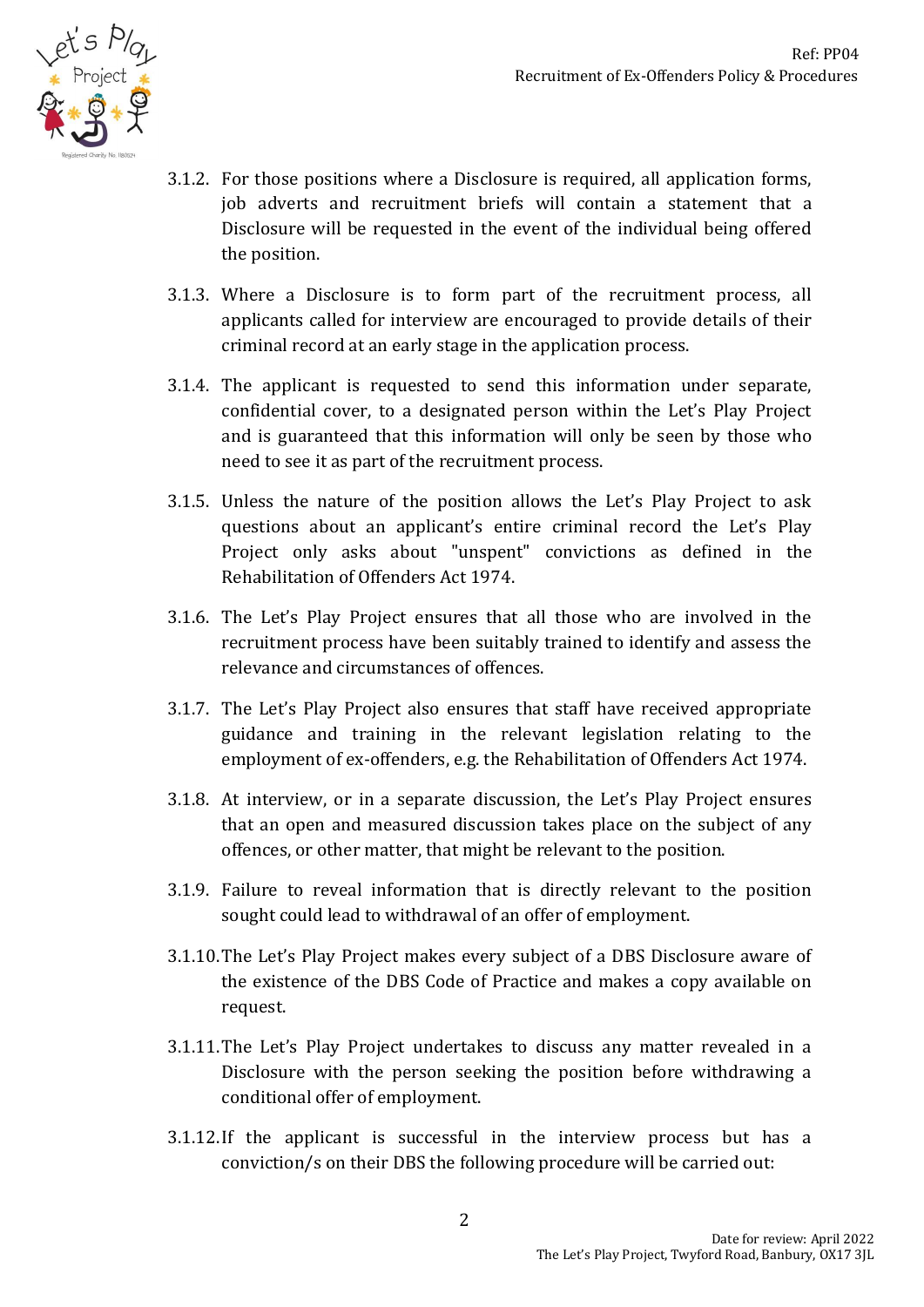

- a. A member of the Core Staff team will call Sam Broadbent 07774 335655 who is part of the Oxfordshire County Commissioning team who will provide us with a risk assessment which must be carried out with the member of staff involved in a confidential meeting
- b. Once the meeting has been carried out and the full risk assessment has been completed with all the potential risks that have been identified alongside the specific Job Description, the form is sent back to the Commissioning team, the acting LADO Alison Beasley and Ofsted who will provide a waiver
- c. Members of the Commissioning team and the acting LADO will discuss the risk assessment that has been submitted to them to decide whether the applicant can take up the post they have applied for at the Let's Play Project
- d. The acting LADO will then contact the Let's Play Project to inform us of their decision
- e. A member of the Core Staff team may then contact the applicant to inform them whether they have been successful in the post they have applied for or not

### **4. Note:**

Having a criminal record will not necessarily bar an applicant from working with the Let's Play Project.

This will depend on the nature of the position and the circumstances and background of the offences.

### **Date of Policy – 1st April 2022**

T. Stewart Signed: (Chair of Trustees) (Operations Manager) **BATES** (Activities Manager)